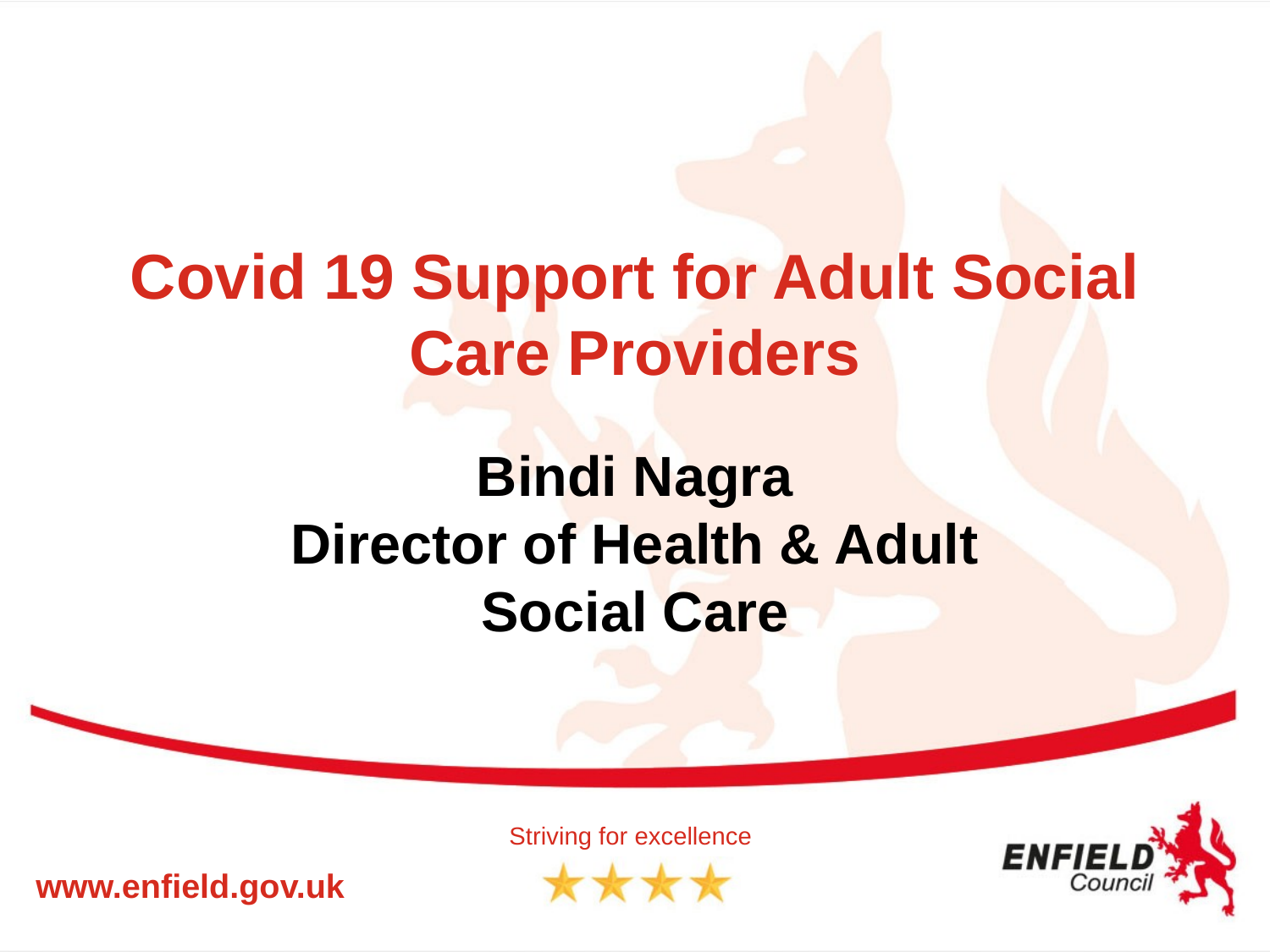- Enfield has a large and diverse provider market supporting adults and older people with a wide range of disabilities:
- **79 care homes providing over 1800 beds**
- **Over 70 regulated providers delivering care and support in the community (domiciliary care, supported living) & 32 day centres**
- **Working with over 10,000 people a year**
- Direct support given to our providers includes:
	- Provision of 4 million items of PPE free of charge & £1000 emergency ppe grants to all of our providers;
	- Delivery of IT equipment (tablets) free of charge to all providers to help families/ staff maintain contact/access on-line training webinars;
	- Free distribution of vital signs equipment and training to all providers to support regular monitoring of temperature, blood pressure and blood oxygen levels;
	- Issuing of specialist equipment to reduce double handed care (reducing risk of infection);
	- 5% temporary increase in fees for April and May as well as paying providers on 100% of commissioned care to support financial sustainability;
	- Supported recruitment through the London Proud to Care programme
	- Extending the Council's employee assistance programme to all providers free of charge and their families;
	- Securing additional testing capacity for community, Id and mh servicenFIE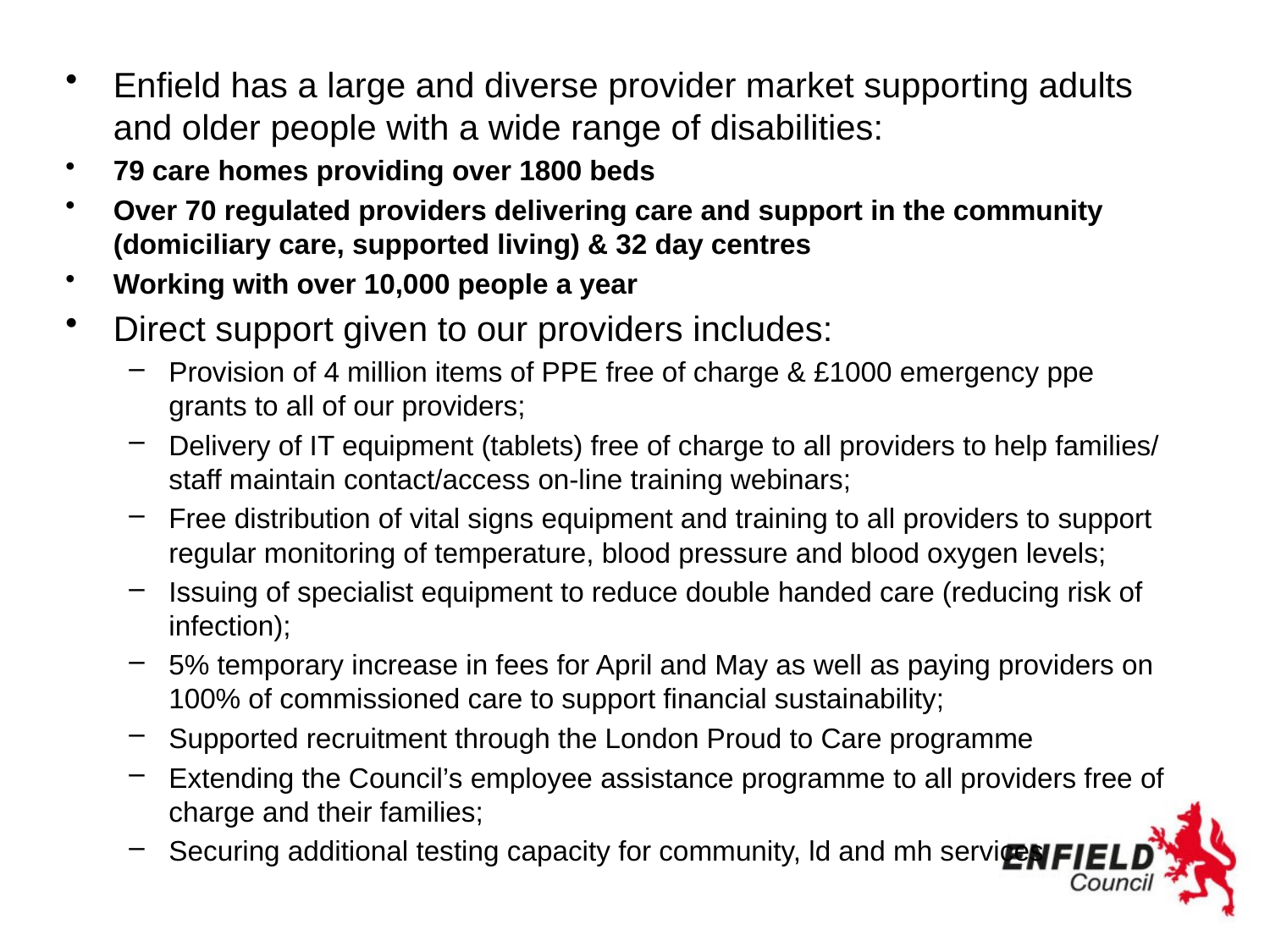- Providing regular information to our providers on government guidance with contact points available for queries/concerns;
- Rapid distribution of £2.6m government Infection Control Funding to care homes and community providers;
- We continue to escalate and advocate on our providers' behalf to secure much needed regular testing of staff and vulnerable residents;
- **The impact of Covid 19 on our care homes has been significant:** In march 20 our care homes were reporting 62 empty beds In September our care homes report 219 empty beds But, we have not yet lost a provider due to the pandemic

#### **Current situation in our care homes:**

- 8 of our care homes have a reported outbreak
- 6 staff with suspected or confirmed C19
- 7 residents with suspected or confirmed C19
- No reported deaths in September so far
- March & April saw 139 deaths reducing to 16 in May, 5 in June, 3 in July, 1 in August.

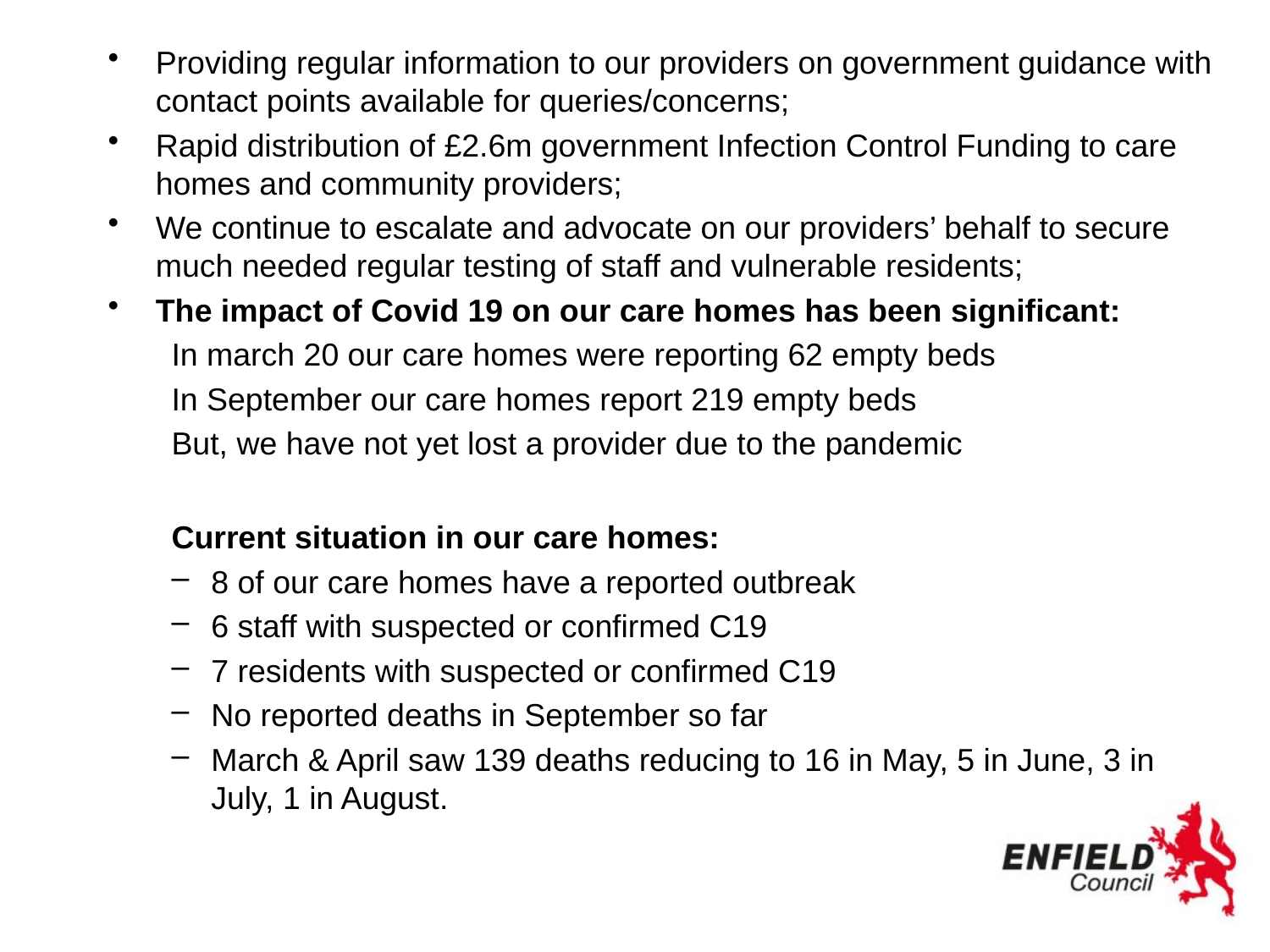#### **Winter Planning:**

- 85 escalation beds (NHS ward beds) available across NCL for Covid 19 positive cases – no positive cases to be admitted to care homes!
- Planning for additional capacity with NHS which is likely to mean mobilisation of unused wards
- PPE stocks maintained at 12 weeks (at least) supply with free PPE available for regulated providers through the gov. portal and all other organisations/services through the Council
- $-$  Flu inoculation programme being led by the Council stocks are now available with wider free access to the jab (all key worker staff, over 50s, children up to end of primary school age)

#### **With a resurgence in C19 cases and Winter coming our key message to care homes continues to be:**

- Additional PPE needs will continue to be met
- No staff working across different locations
- Follow government guidance on infection control
- No admissions of C19 positive cases
- Inoculate your residents and staff against flu
- Lockdown your establishment in the event of an outbreak
- Any problems, come to us we are here to help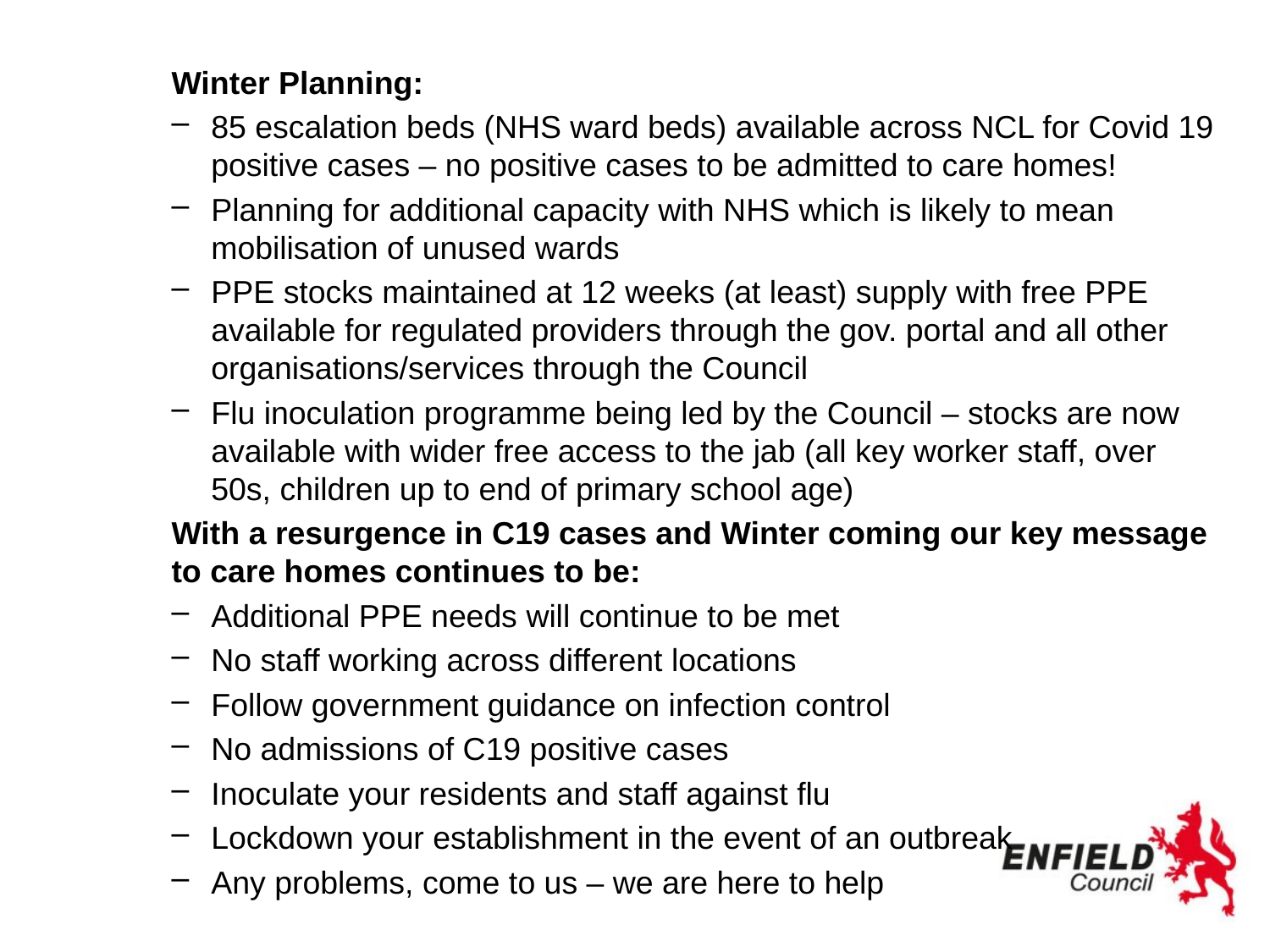## **Questions:**

1. What part does LBE control / responsible for?

- The Care Quality Commission is the regulator for ASC services (domiciliary care & care in residential settings)
- The Council has responsibility for market management so working with providers around quality and sustainability
- Budget cuts central government allocates funding to local authorities through the Revenue Grant – as this has been significantly reduced so Councils have to deliver a programme of savings to deliver a balanced budget
- Meals on Wheels There are numerous MOW providers in the borough which people can access. The council does not fund this service.
- Staff employed The care sector in Enfield employs around 6,000 people.

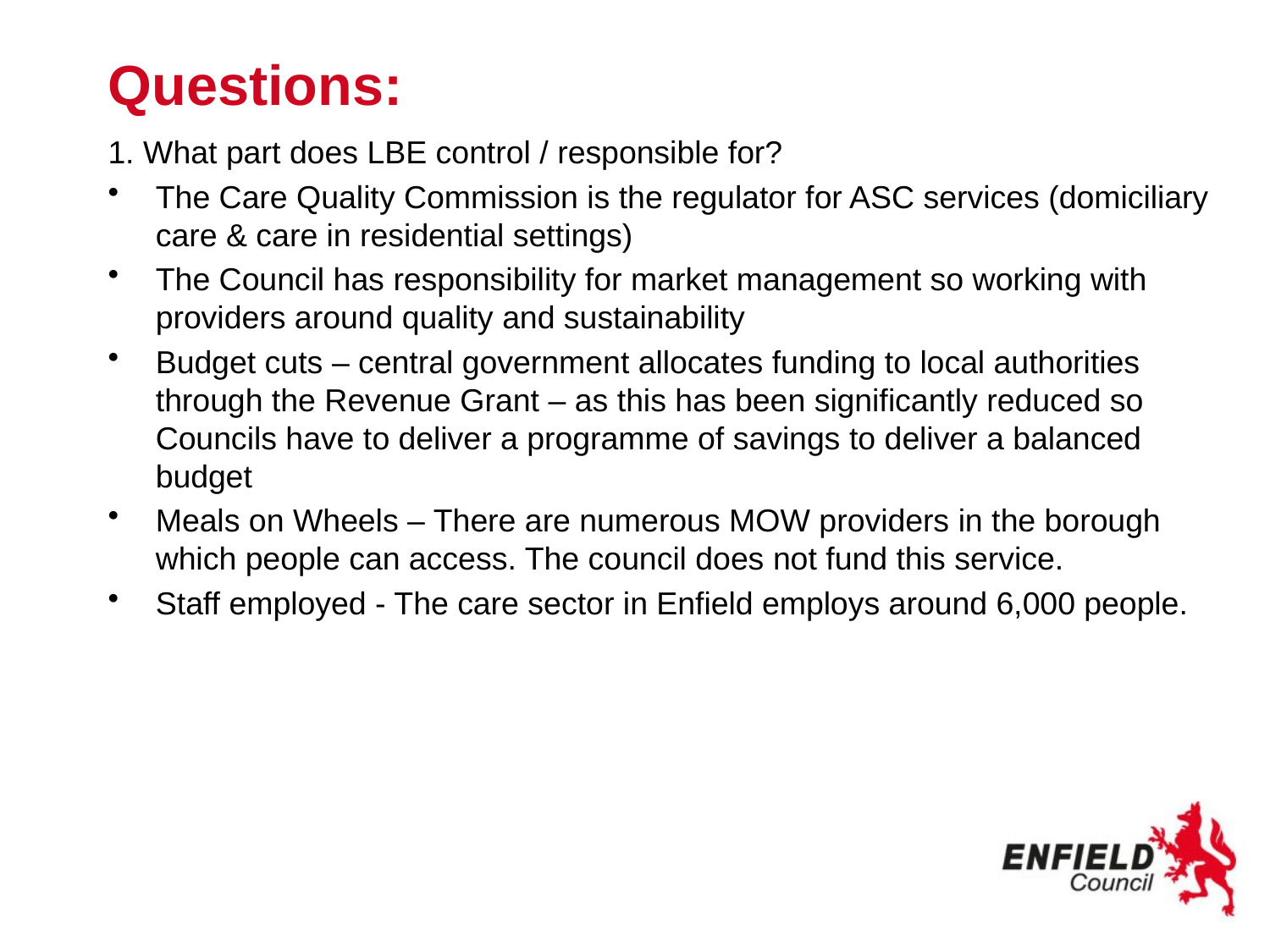- 2. Private Care home sector
- Number of homes 79 care homes in Enfield. All of them supported as in previous slides. Enfield Council runs 1 home (Bridgewood house)
- how many are privately run? Mixed so a variety of private and charitable sector homes – 78 run this way
- cost for residents? Costs vary according to the level of need. The Council will always broker care on people's behalf, including self-funders to get the best possible deal.
- does any company control more than one home? Yes there are several companies like Bupa and Barchester who operate more than one home.
- what role does LBE play in supervising their standard of care? The CQC has overall responsibility for regulating the quality of care homes through an inspection process. The LA works with the CQC and homes to support this
- How many residents died in the private sector care homes due to Covid-19? March & April saw 139 deaths reducing to 16 in May, 5 in June, 3 in July, 1 in August. Not all LBE residents and not all covid 19 related. Enfield has a large care home market and proportionally the number of deaths, while truly awful, is similar to other boroughs in north central london.

**ENFIE**